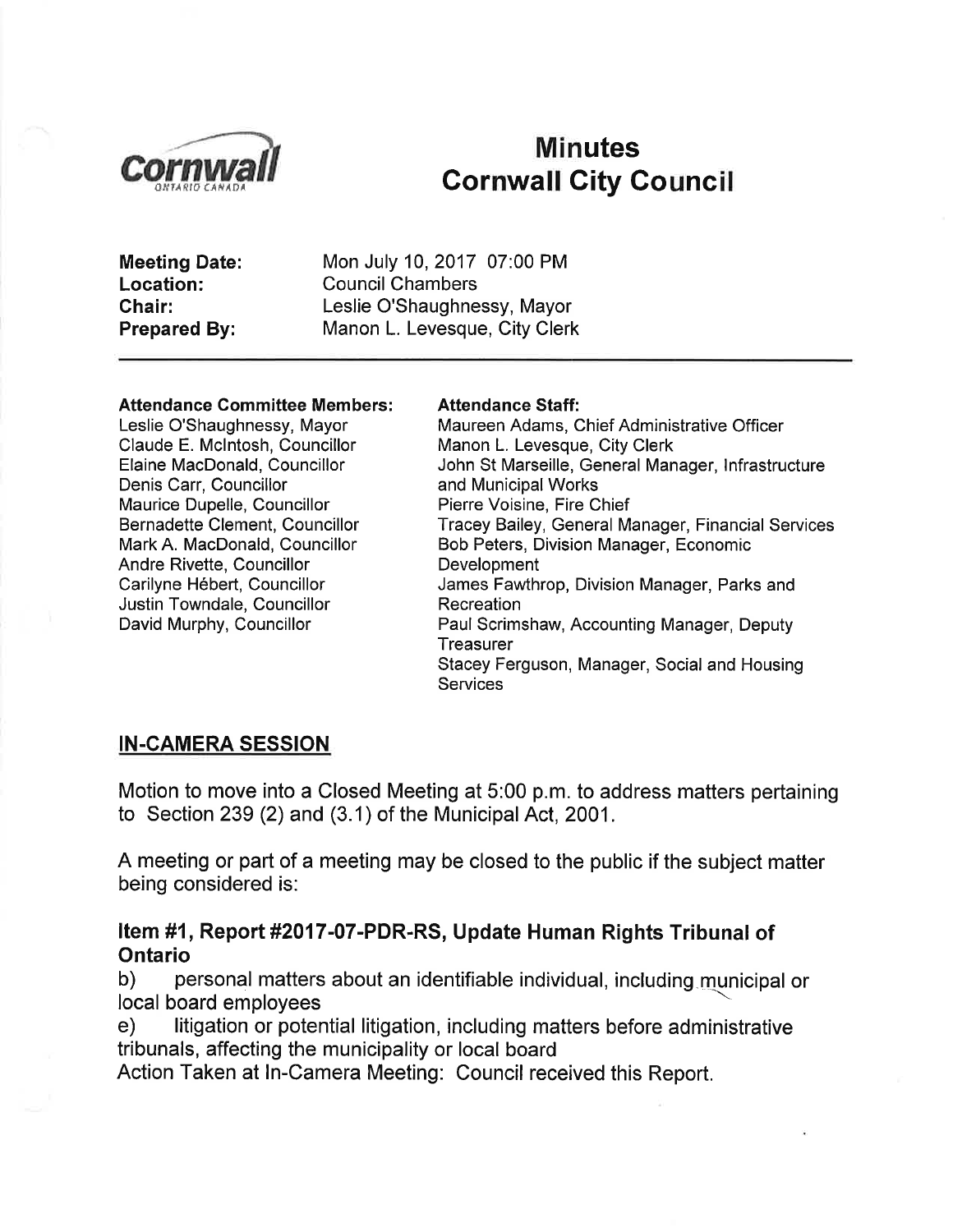#### Item #2,2017-11-SHS-GC, Child Gare Division

b) personal matters about an identifiable individual, including municipal or local board employees

Action Taken at ln-Camera Meeting: Council deferred this matter.

#### Item #3, Report #2017-16-PDR-ED, Repairs to Property

a) the security of the property of the municipality or local board Action Taken at ln-Camera Meeting: Council deferred this matter.

#### Item #4, Report #2017-29-FI, Assessment Appeal Update

e) litigation or potential litigation, including matters before administrative tribunals, affecting the municipality or local board Action Taken at ln-Camera Meeting: Council received this Report.

#### Item #5, Report 2017-04-HR - Corporate Restructuring

b) personal matters about an identifiable individual, including municipal or local board employees Action Taken at ln-Camera Meeting: Council received this Report.

Moved By: Andre Rivette, Councillor Seconded By: Justin Towndale, Councillor

Motion Carried

### MOMENT OF PERSONAL REFLECTION

#### NATIONAL ANTHEM

Assembly

### ROLL CALL

#### ADDITIONS. DELETIONS OR AMENDMENTS

All matters listed under General Consent, save and except "Delegations" are considered to be routine and will be enacted by one motion.

1. Addition of By-law 2017-111, A By-law to authorize The Corporation of the City of Cornwall, on behalf of the SDG Paramedic Services, to enter into a Community Paramedicine Programs with Arnprior Regional Health from April 1, 2017, to March 31, 2018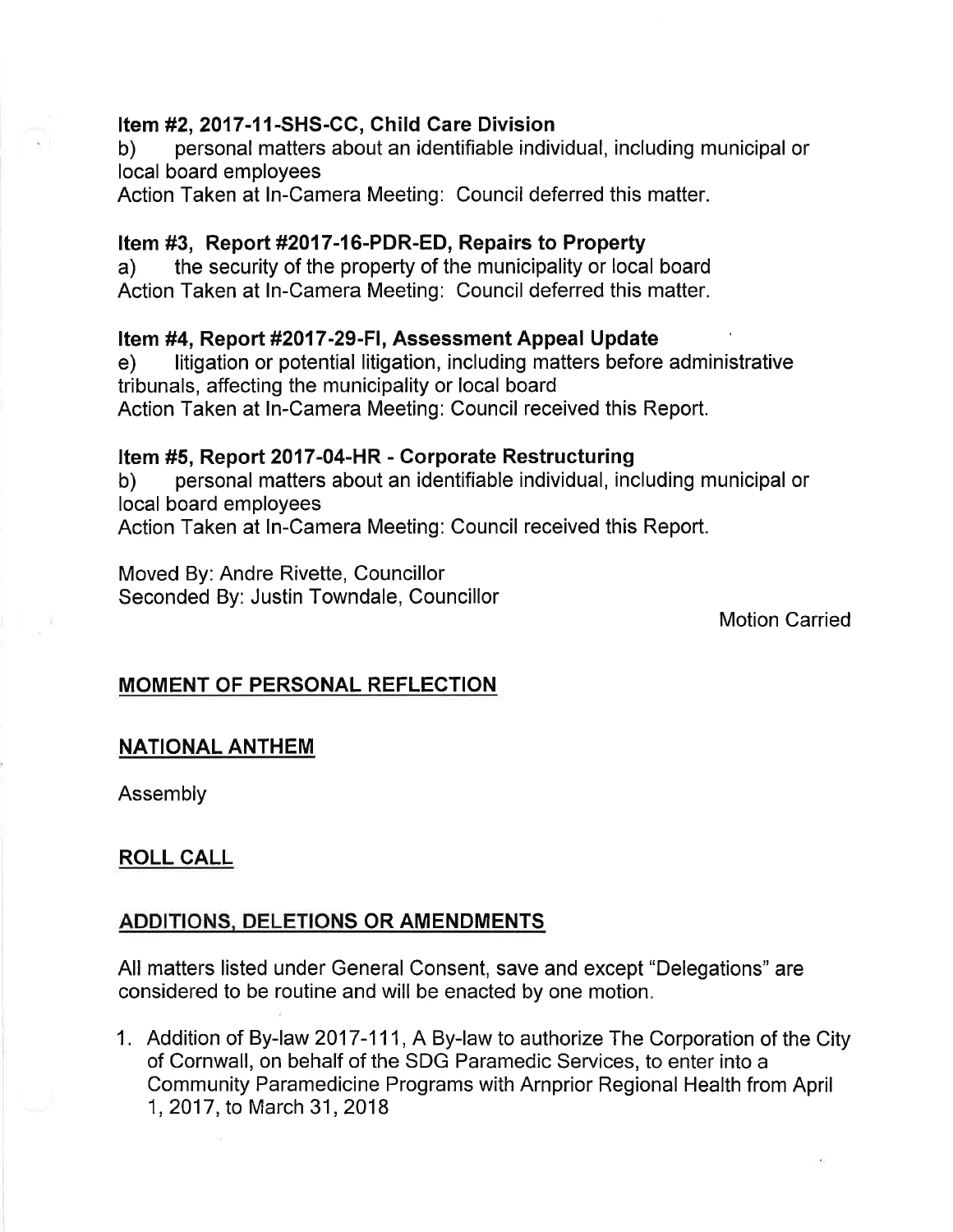- 2. Amendment to Confirming By-law from number 2017-111 to 2017-112
- 3. Addition of Communication ltem #5, Fire Master Plan lmplementation **Committee**

Motion to suspend the Rules and to move Communication ltem #1, Longer Term Financial Plan, to be dealt with immediately after the Presentation on the same matter.

Moved By: Bernadette Clement, Councillor Seconded By: Carilyne Hébert, Councillor

Motion Carried

### ADOPTION OF AGENDA

Motion to adopt the Agenda as amended.

Moved By: Mark A. MacDonald, Councillor Seconded By: Elaine MacDonald, Councillor

Motion Carried

### DISCLOSURE OF INTEREST

- 1. Councillor David Murphy declared a perceived Conflict of lnterest with Unfinished Business #1, Cornwall Nationals Hockey Team Request for Resource Donations, stating that he worked for the co-tenant.
- 2. Councillor Andre Rivette declared a Conflict of lnterest with Unfinished Business #1, Cornwall Nationals Hockey Team Request for Resource Donations, stating that his son if the owner.

### COMMITTEE OF THE WHOLE

Motion to go into Committee of the Whole and to consider and refer all Minutes, Presentations, Delegations, Consent/Correspondence, Resolutions, Reports and By-laws to that Committee.

Moved By: Bernadette Clement, Councíllor Seconded By: Carilyne Hébert, Councillor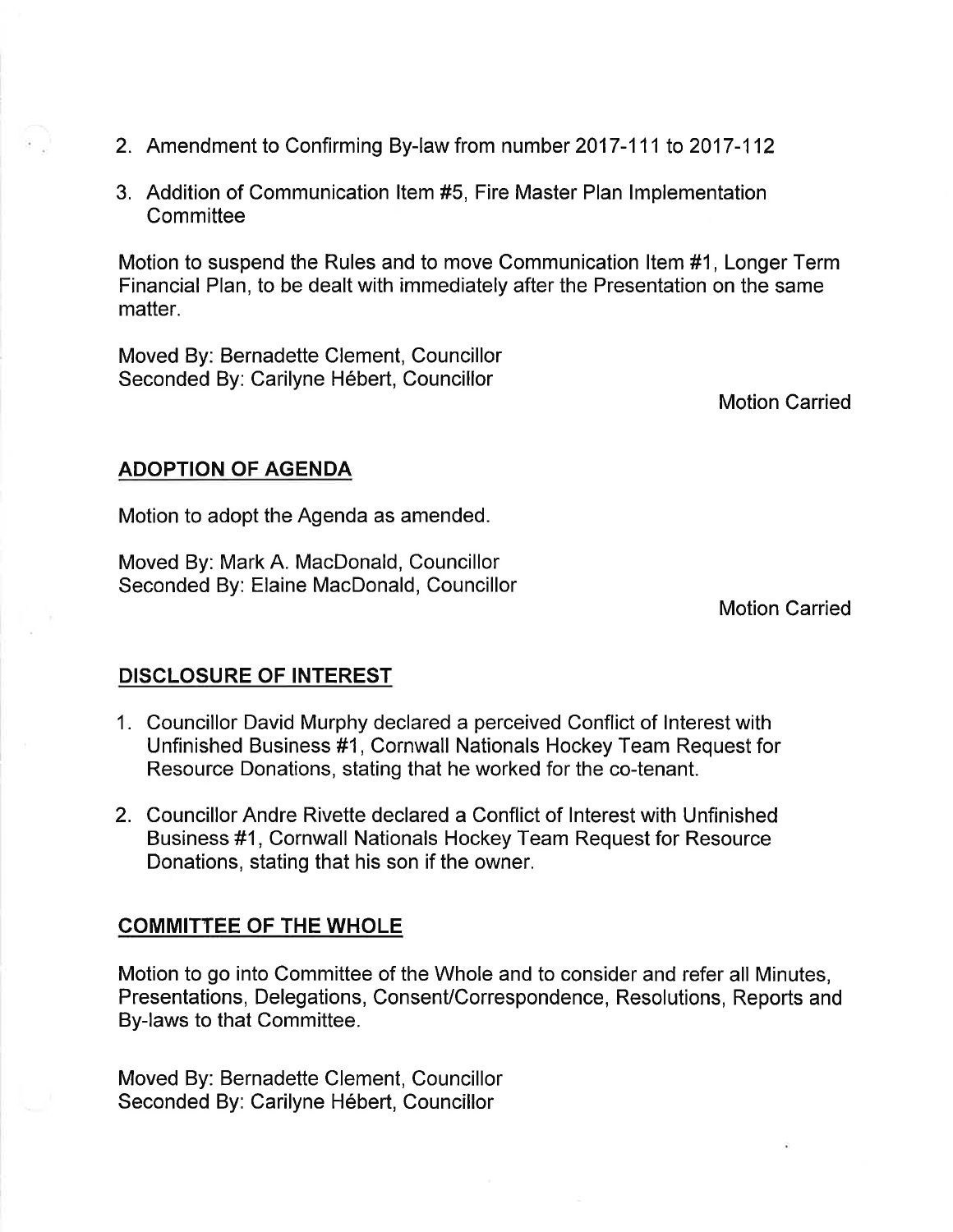#### GENERAL CONSENT

#### ADOPTION OF MINUTES

Motion to endorse the following Minutes as presented.

1 June 26,2017 Cornwall City Gouncil Meeting Click for detail -->  $\Box$ 

Moved By: Bernadette Clement, Councillor Seconded By: Justin Towndale, Councillor

Motion Carried

#### PRESENTATIONS

## 1 Long Term Financial Plan by Bruce Peever and Bailey Church from KPMG

Click for detail  $\rightarrow$   $\Box$ 

Bruce Peever and Bailey Church from KPMG will be providing an overview of the City's Long Term Financial Plan.

Motion to receive the Presentation

Moved By: Andre Rivette, Councillor Seconded By: Justin Towndale, Councillor

Motion Carried

#### 2017 Long Term Financial Plan (2018-2027)

Click for detail -->  $\Box$ Motion to receive the Long Term Financial Plan report.

Moved By: David Murphy, Councillor Seconded By: Carilyne Hébert, Councillor

Motion Carried

Motion to direct Administration to report back to Council in September as to what the Long Term Financial Plan would look like if implemented.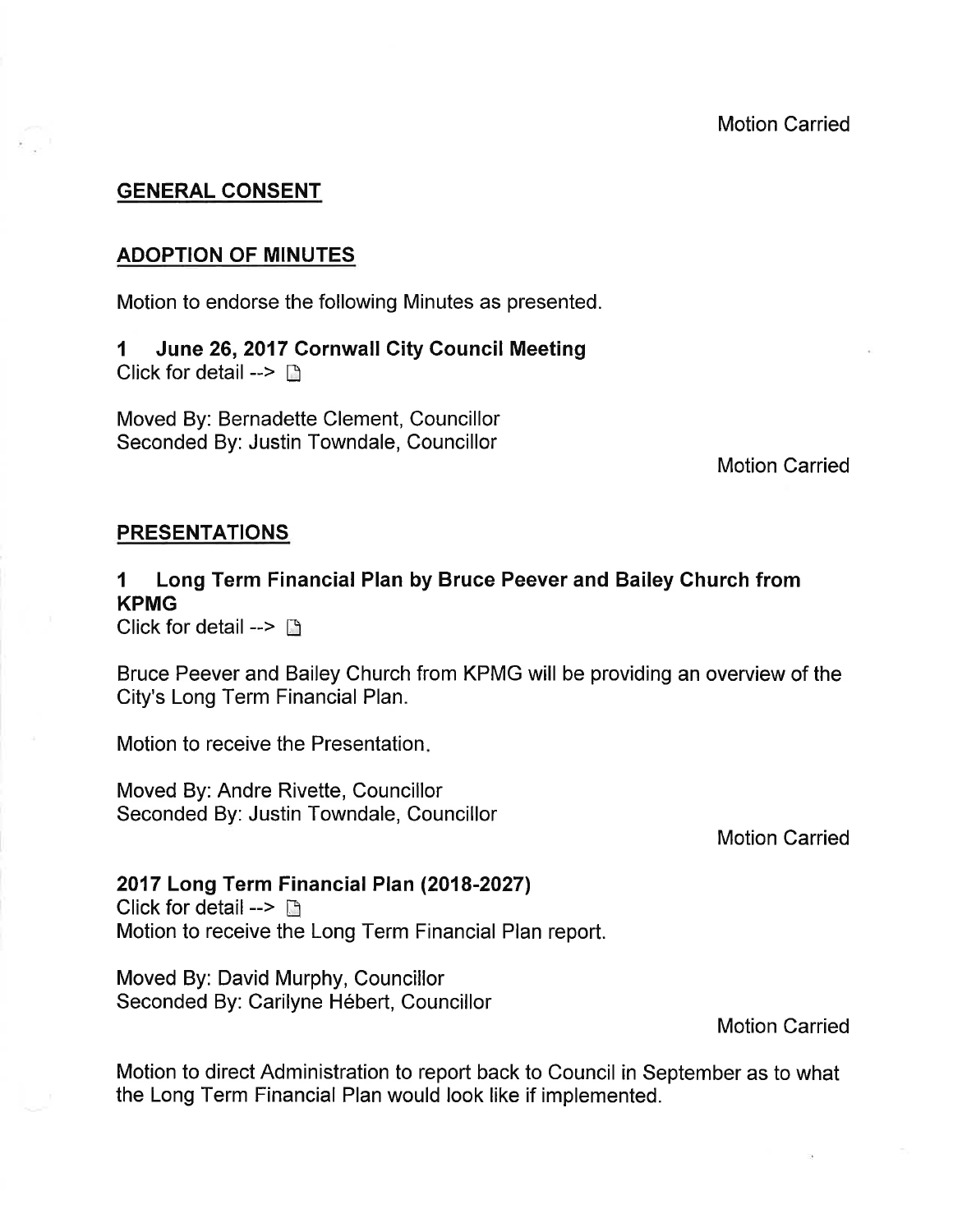Moved By: Andre Rivette, Councillor Seconded By: Mark A. MacDonald, Councillor

Motion Carried

#### DELEGATIONS

There were no Delegations

#### **CONSENT/CORRESPONDENCE**

I PAC Report No. 1 - Application for a Site Specific Zoning exception to the Service lndustrial (MS) Zoning at235 Saunders Drive, legally described as Part of Lot 19 and Part of East Half of Lot 20, Concession 1, as shown on Plan 52R-7946

Click for detail -->  $\Box$ 

Motion to endorse the PAC recommendation as presented:

That By-law #751-1969, as amended, be further amended by incorporating the following into the Service Industrial (MS) Permitted Uses (04-5-2):

"Notwithstanding anything else in this section, a Metal Fabrication Facility shall be permitted on Part of Lot 19 and Part of East Half of Lot 20, Concession 1, as shown on Plan 52R-7946, municipally known as 235 Saunders Drive."

# 2 PAC Report No. 2 - Proposed Modifications to the Comprehensive Zoning By-law No. 751-1969 as amended (PAC File No. Z-02-17)

Click for detail  $\rightarrow$   $\mathbb{R}$ 

Motion to endorse the the Planning Advisory Committee recommendation and approve the Housekeeping No. 26 Report item, listed under Section B) Options Presented to PAC, being No. 2 with revisions.

#### 3 PAC Report No. 3 - June 22,2017 CPPEG Recommendations Click for detail -->  $\Box$

Motion to approve the following recommendations from the Planning Advisory Committee:

a. File HOTC#2O17-04 - 132 Second St W Jordan Arthur applicant That HOTC#2O17-04 - 132 Second St W request be approved as follows: Program 3 - Project Design Grant- \$150 Program 4 - Sign Grant - \$1,000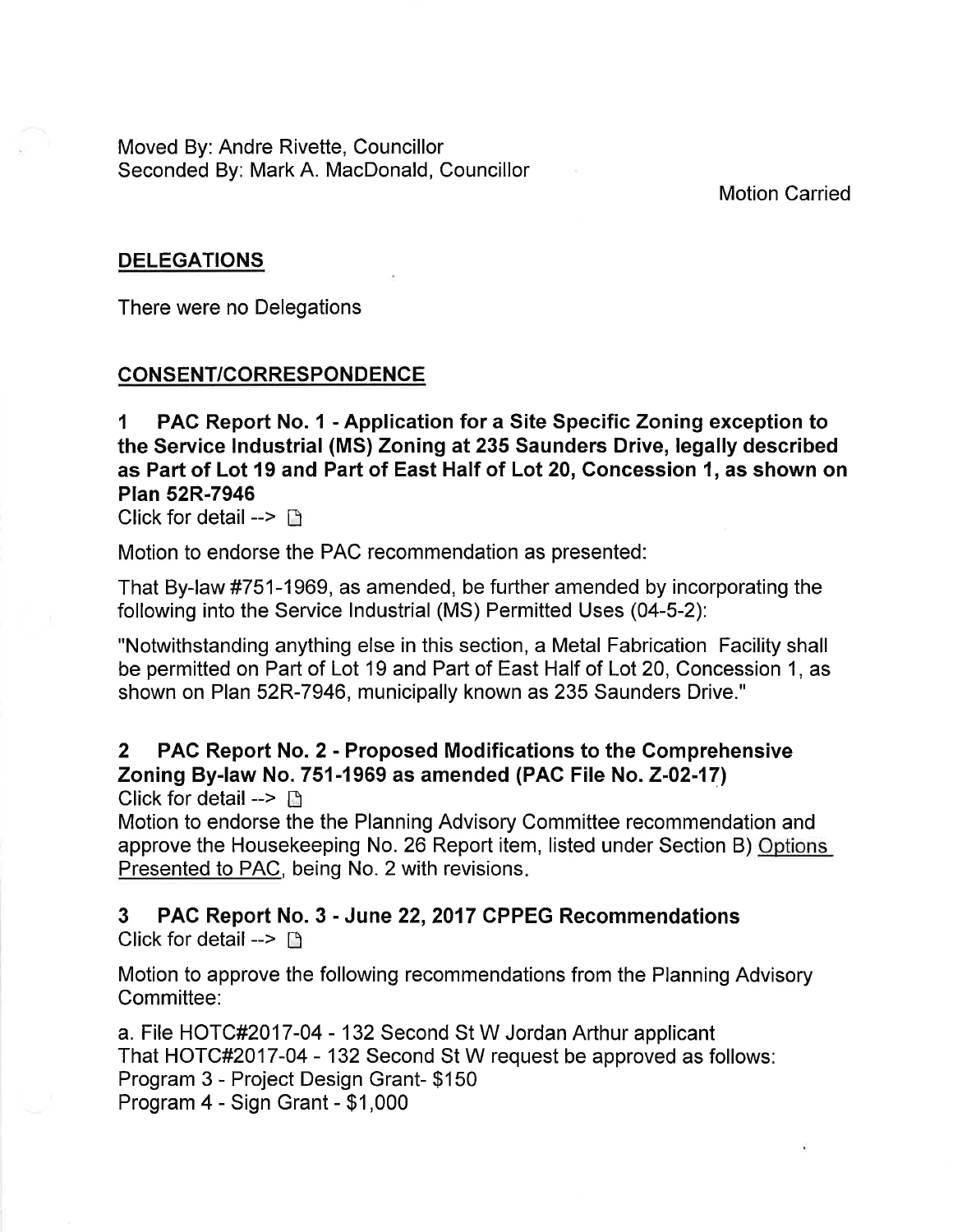Program 5 - Municipal Planning/Development Fees Grant - 50% of the permit fee

b. File HOTC#2O17-05 - 212 Second St W Dr. Steven Bacher applicant That HOTC#2O17-05 - 212 Second St W request be approved as follows: Program 3 - Project Design Grant \$750

Program 5 - Municipal Planning/Development Fees Grant - 50% of the permit fee

c. File HOTC#2017-0l Addendum - 331 Second St W Maison Baldwin House applicant

That HOTC#2O17-0l Addendum - 331 Second St W request be approved as follows:

Program 3 - Project Design Grant - \$500

Program 4 - Facade lmprovement Grant - \$5,000

Program 5 - Municipal Planning/Development Fees Grant - 50% of the permit fee

Program 6 - Discretionary Municipal Tipping Fees Grant - 25% of actual fee

d. File HOTC#2016-10 Addendum - 900 Montreal Rd 2556819 Ontario lnc applicant

That HOTC#2016-10 Addendum - 900 Montreal Rd request be approved as follows:

Program 7 - Parking & Landscape Enhancement Program - \$20,868.50

e. File HOTC#2016-06 Addendum - 507 Pitt St Mohammad Naeem applicant That HOTC#2016-06 Addendum - 507 Pitt St request be approved as follows: Program 3 - Project Design Grant - \$1,000

Program 5 - Municipal Planning/Development Fees Grant - 50% of the permit fee Program 7 - Parking & Landscape Enhancement Program - \$25,000

f. File HOTC#2O16-07 Addendum - 501-503 Pitt St Everonward lnvestor Group applicant

That HoTc#2016-07 Addendum - 501-503 Pitt St request be approved as follows:

Program 7 - Parking & Landscape Enhancement Program - \$14,995 Conditions: That proper screening fence be installed along the residential properties and the brush be removed and that a buffer be added along Pitt St such as interlocking & planters.

g. File HOTC#2O17-06 - 204 Second St E Twelve R Squared Inc applicant That HoTc#2O17-06 - 204 second St E request be approved as follows: Program 2 - Building Restoration & lmprovement Program - \$30,000

Program 3 - Project Design Grant - \$7,500

Program 4 - Facade Improvement Grant - \$10,000

Program 5 - Municipal Planning/Development Fees Grant - actual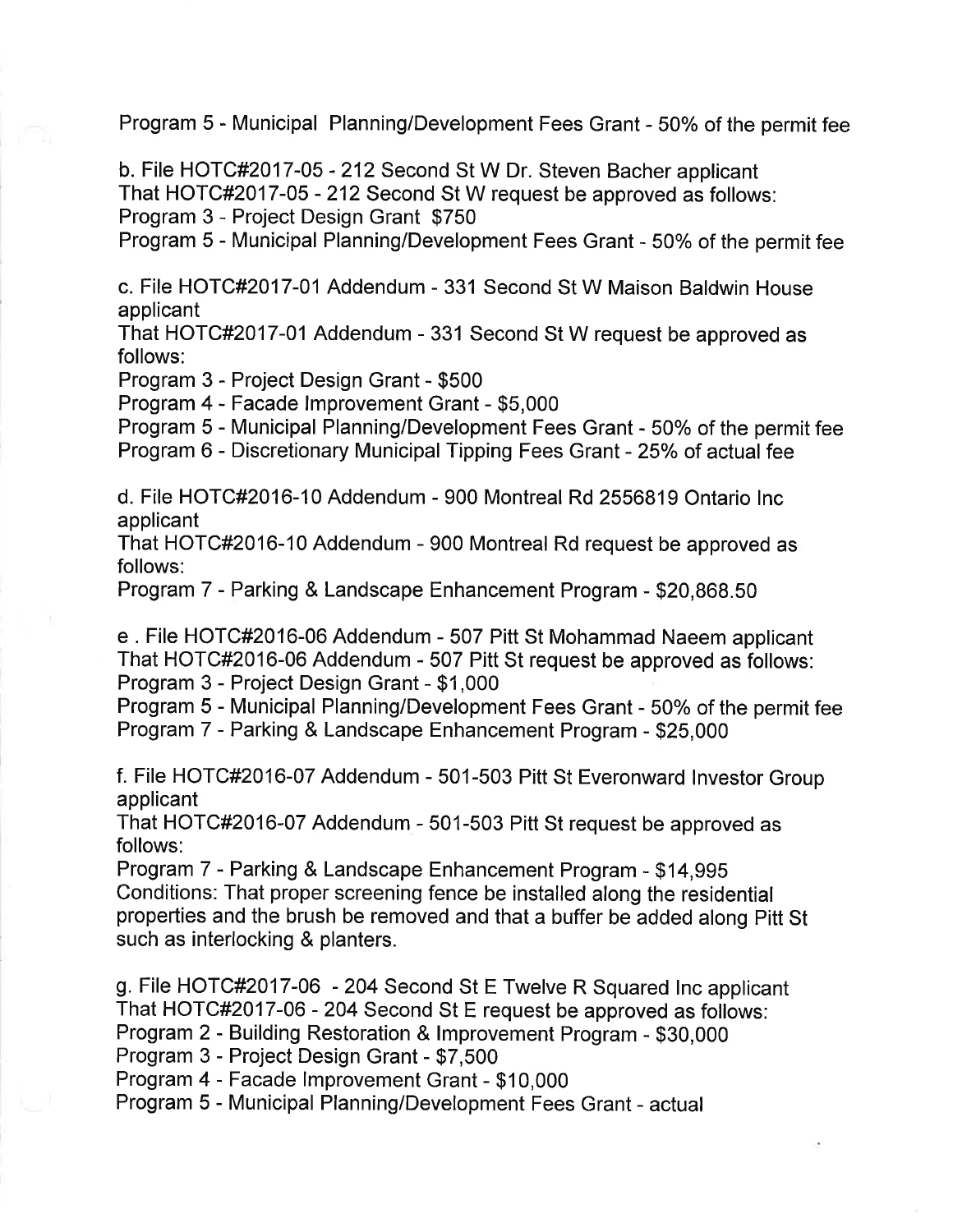Program 6 - Discretionary Municipal Tipping Fees Grant - actual

h. File HOTC#2017-05 Addendum- 212 Second St W Dr. Steven Bacher applicant

That HOTC#2O17-05 Addendum - 212 Second St W request be approved as follows:

Program 2- Building Restoration & lmprovement Program - \$9,763

Program 4 - Facade lmprovement- \$5,000

Program 5 - Municipal Planning/Development Fees Grant - 50% of the permit fee Program 6 - Discretionary Municipal Tipping Fees Grant - 25% of actual fee

i. File HOTC#2016-10 Addendum - 900 Montreal Rd 2556819 Ontario lnc applicant

That HOTC#2O16-10 Addendum - 900 Montreal Rd request be approved as follows:

Program 3 - Project Design Grant - \$1,327

j. File HOTC#2016-01 Addendum - 502-506 Pitt St Seaway Senior Citizens applicant

That HOTC#2O16-01 Addendum 502-506 Pitt St request be approved as follows Program 2 - Building Restoration & lmprovement Program - \$16,162

K. File HOTC#2017-02 Addendum- 28 First St W Nourish Body Mind Soul applicant

That HOTC#2O17-02 Addendum - 28 First St W request be approved as follows: Program 4 - Facade lmprovement- \$,1700

Program 5 - Municipal Planning/Development Fees Grant - actual

Program 6 - Discretionary Municipal Tipping Fees Grant - actual

Motion to endorse all recommendations made in the Consent portion of the Agenda of Monday, July 10,2017.

Moved By: David Murphy, Councillor Seconded By: Justin Towndale, Councillor

Motion Carried

### RESOLUTIONS / BUSINESS ARISING FROM NOTIGE OF MOTION

There were no Resolutions

### UNFINISHED BUSINESS REPORTS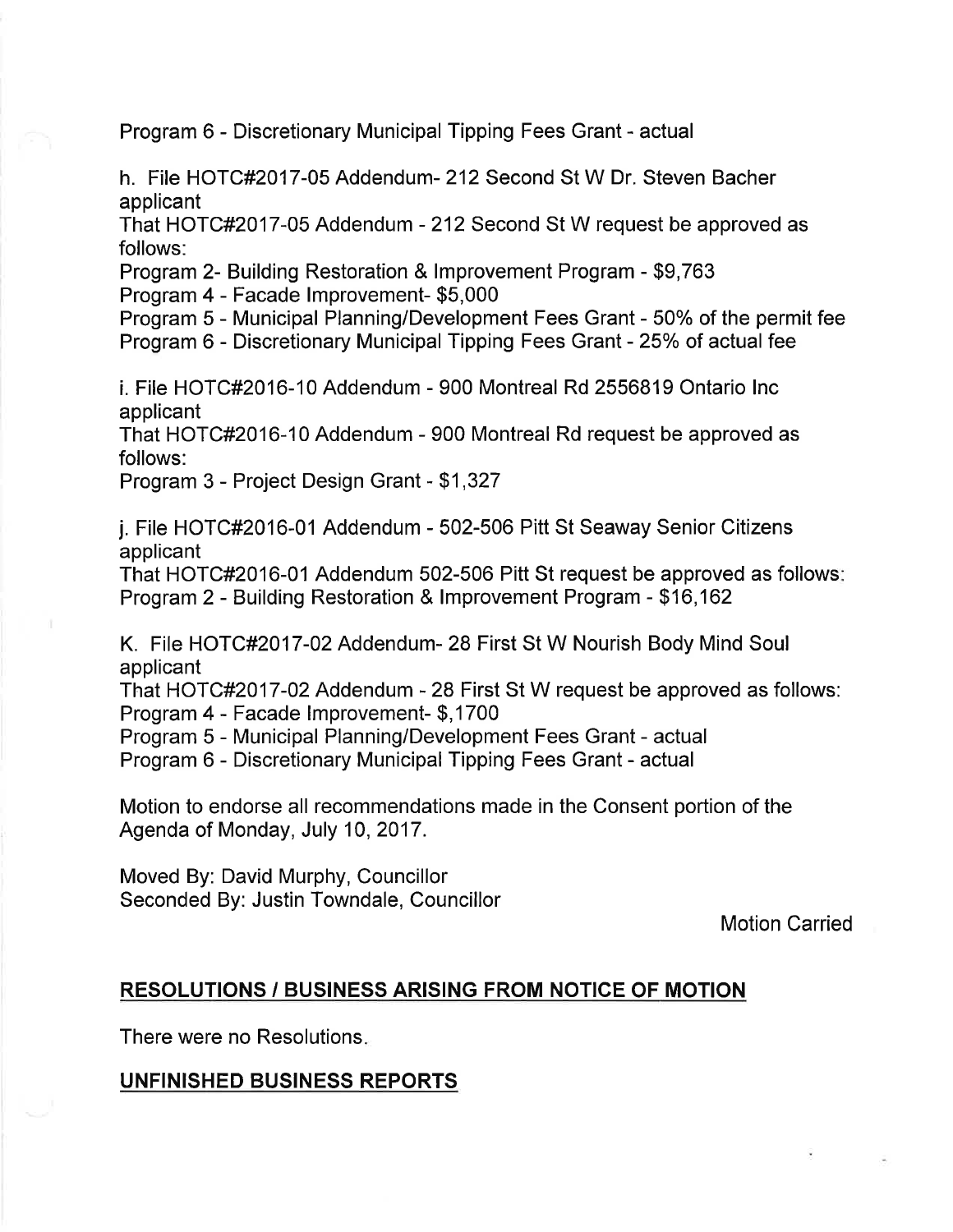Have declared a Conflict, Councillor David Murphy and Councillor Andre Rivette left the table.

I Cornwall Nationals Hockey Team Request for Resource Donations

Click for detail  $\rightarrow$   $\Box$ 

Motion to approve special funding (up to \$5,000) for the purchase of recycling bins for the schools, or

Moved By: Carilyne Hébert, Councillor Seconded By: Bernadette Clement, Councillor

Motion Defeated

Motion to refer the special funding request to the 2018 Community Agency funding application process for consideration in the fall of 2017.

Moved By: Maurice Dupelle, Councillor Seconded By: Claude E. Mclntosh, Councillor

Motion Carried

## COMMUNICATIONS / REPORTS

### 1 2017 Long Term Financial Plan (2018-2027)

Click for detail  $\rightarrow$   $\rightarrow$ 

This matter was dealt with ímmediately after the Presentation on the same matter.

### 2 \_ Ten Year Housing Plan - Annual Update

Click for detail -->  $\mathbb{R}$ Motion to receive Report 2017-10-SHS-SH.

Moved By: Maurice Dupelle, Councillor Seconded By: Denis Carr, Councillor

Motion Carried

# 3 Declaration of participation for the 2017 Ontario Municipal Commuter Cycling (OMCC) Program

Click for detail  $\rightarrow$  n

That Council endorse the participation of the City of Cornwall in the 2017 Ontario Municipal Commuter Cycling (OMCC) Program and request funding to support the commuter cycling projects (in 2018) attached to this report.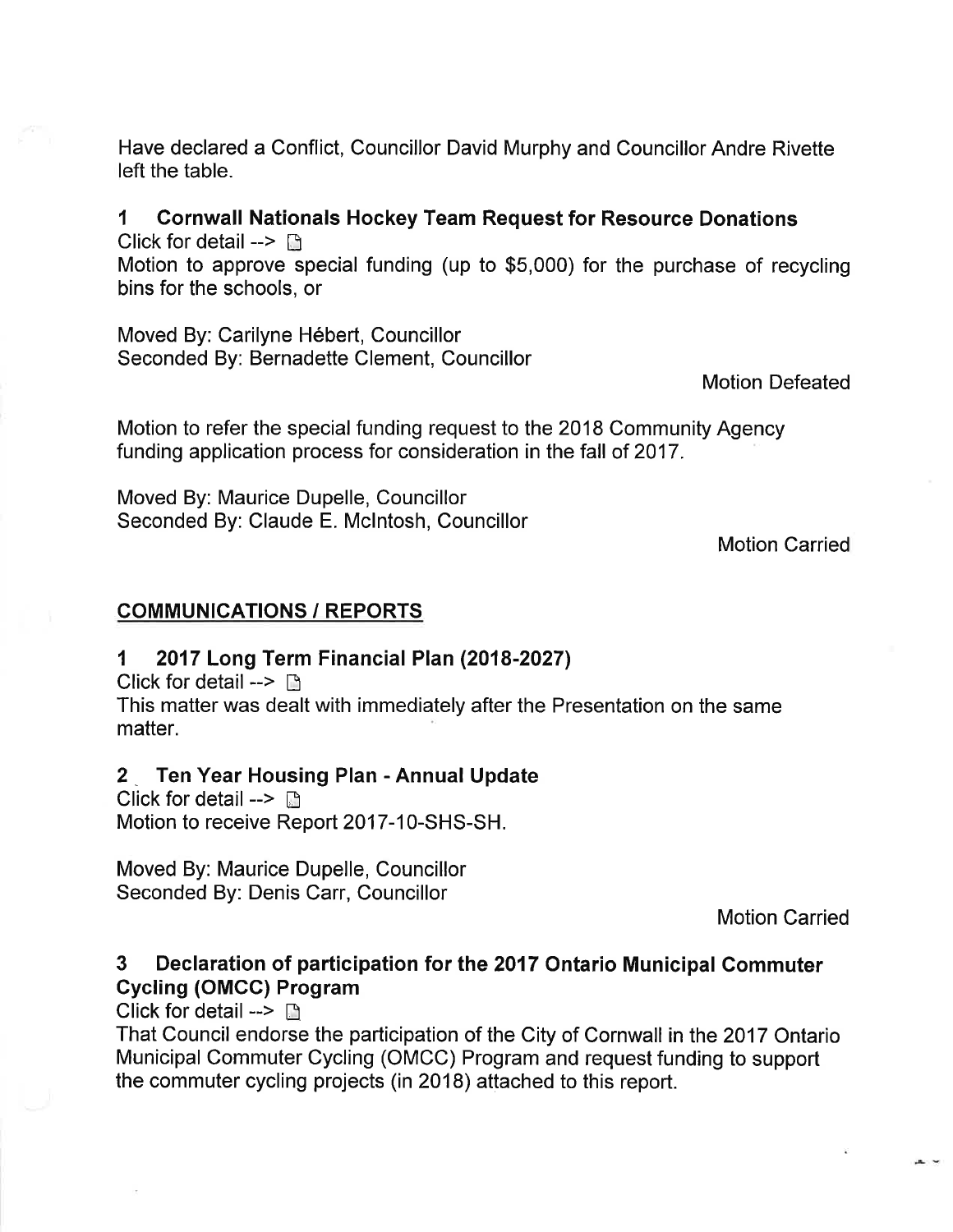Moved By: Carilyne Hébert, Councillor Seconded By: Bernadette Clement, Councillor

Motion Carried

#### 4 Status of North Channel Bridge ln-Water Piers

Click for detail  $\rightarrow \Box$ 

Motion to indicate that Council still wishes to have FBCL proceed with the removal of the piers.

Moved By: Andre Rivette, Councillor Seconded By: Claude E. Mclntosh, Councillor

A recorded vote on this matter resulted as follows:

#### Votes For  $= 8$

Leslie O'Shaughnessy, Mayor Claude E. Mclntosh, Councillor Denis Carr, Councillor Maurice Dupelle, Councillor Mark A. MacDonald, Councillor Andre Rivette, Councillor Justin Towndale, Councillor David Murphy, Councillor

### Votes Opposed  $= 3$

Elaine MacDonald, Councillor Bernadette Clement, Councillor Carilyne Hébert, Councillor

Motion Carried

# 5 Fire Master Plan lmplementation Advisory Gommittee

Click for detail  $>$   $\Box$ Motion to approve the composition of the Fire Master Plan lmplementation Advisory Committee and that the Terms of Reference be amended accordingly.

Moved By: Mark A. McDonald, Councillor Seconded By: Claude E. Mclntosh, Councillor

Motion Carried

# TENDERS AND REQUESTS FOR PROPOSALS

1 Tender 17-T26 Culvert Replacement on Various Streets and Drainage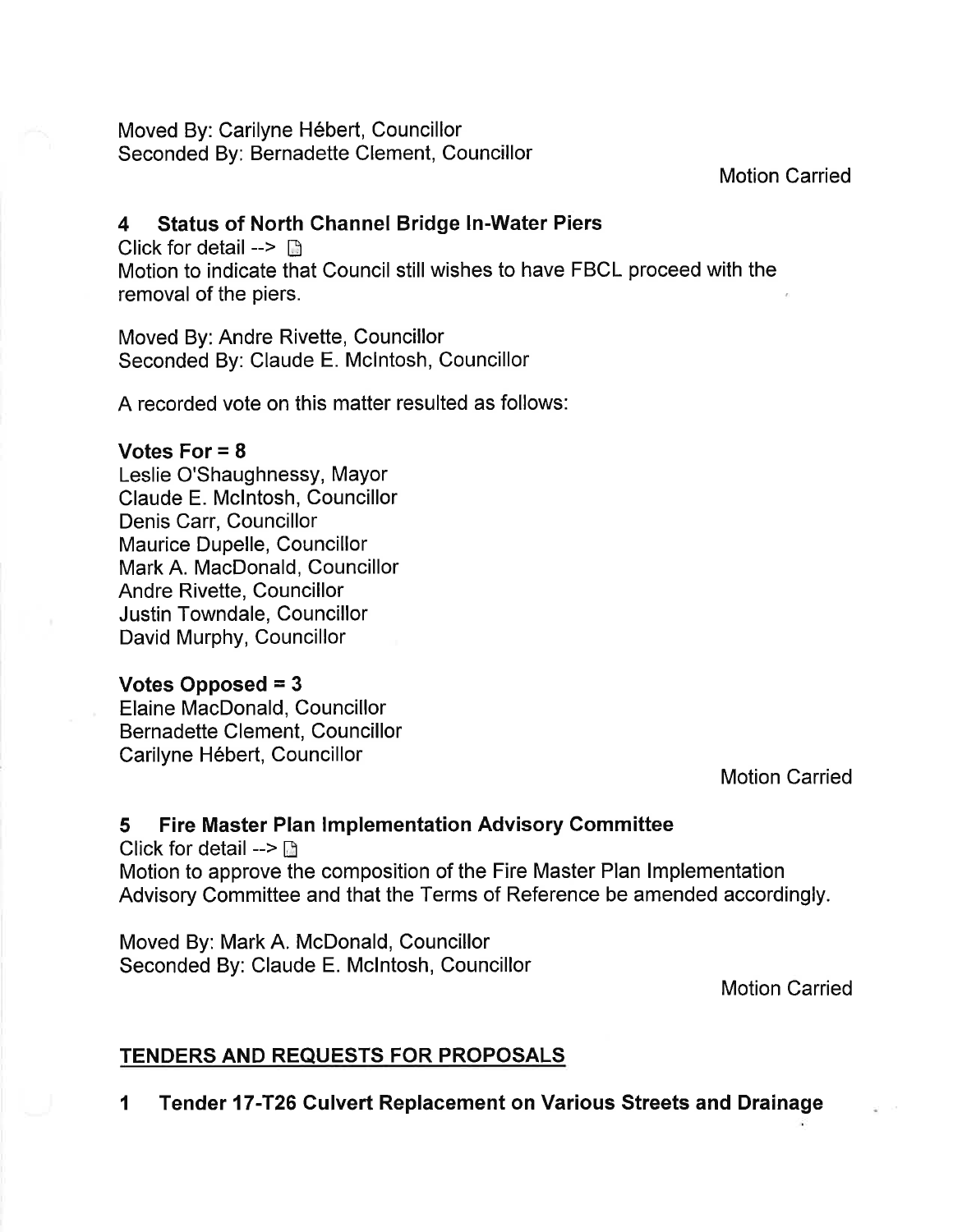#### lmprovements in Plan 240

Click for detail -->  $\Box$ Motion to award Tender 17-T26 to Cornwall Gravel Company Limited from Cornwall, Ontario, at the total bid price of \$ 727 ,663.50 (net cost to the Corporation - \$655 ,283.52) being the best bid meeting the tender specifications

Moved By: Carilyne Hébert, Councillor Seconded By: Justin Towndale, Councillor

Motion Carried

# 2 Tender 17-T44 Supply and Delivery of Two New Tandem Axle Trucks with Attachments

Click for detail  $\rightarrow$   $\Box$ 

Tender 17-T44 be awarded to Cornwall Freightliner from Cornwall, Ontario, at the total bid price of \$655,882.65 (net cost to the Corporation - \$590 ,642.64) being the best bid meeting the tender specifications.

Moved By: Justin Towndale, Councillor Seconded By: Andre Rivette, Councillor

Motion Carried

#### NEW BUSINESS

1 Naming of Chuck Charlebois Recreational Path Click for detail  $-$ >n

Moved By: Carilyne Hébert, Councillor Seconded By: Justin Towndale, Councillor

Motion Carried

#### PASSING OF BY.LAWS

Motion to endorse By-laws 2017-102 to 2017-111 inclusive, listed on the Agenda.

2017-102 A By-law to further amend the City of Cornwall Comprehensive Zoning By-law No. 751-1969 as amended, being a Site Specific Zoning exception to the Service lndustrial (MS) Zoning to permit the introduction of a Metal Fabrication facility located at235 Saunders Drive, legally described as Part of Lot 19 and Part of the East Half of Lot 20, Concession 1 , as shown on the Plan 52R-7946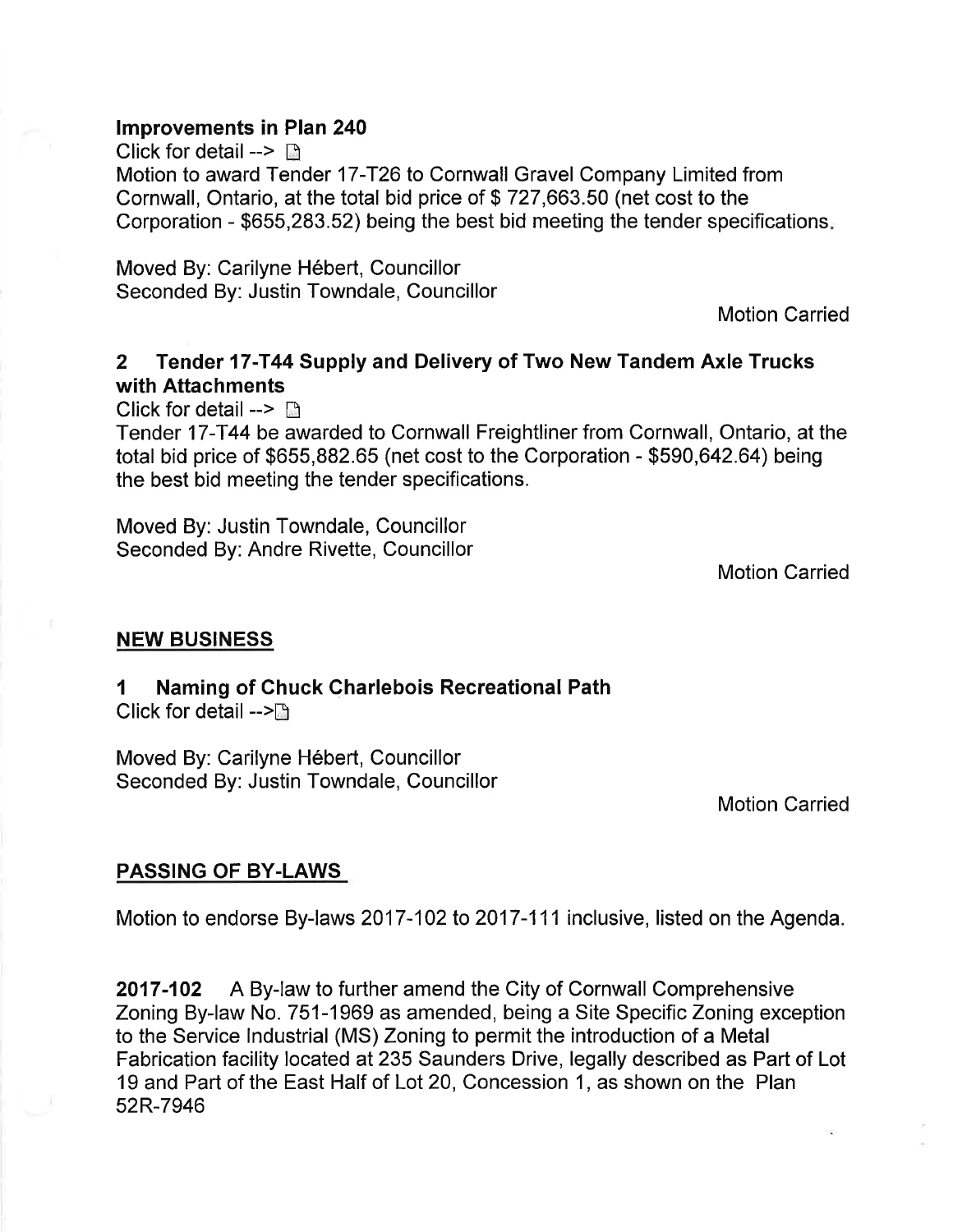Click for detail --> n Explanatory Note to By-law Site Specific Zoning exception to the Service lndustrial (MS) Zoning on Part of Lot 19 and Part of East Half of Lot 20, Concession 1, as shown on Plan 52R-7946, municipally known as 235 Saunders Drive (PAC File 2-03-17)

Click for detail -->  $\Box$ 

2017-103 A By-law to further amend Comprehensive Zoning By-law No. 751-1969, as amended, of The Corporation of the City of Cornwall, being a By-law respecting the use of land and location of buildings, commonly referred to as the Housekeeping No. 26

Click for detail -->  $\Box$ <br>Explanatory Note 2017-103 Explanatory Note to By-law Proposed Modifications to the Comprehensive Zoning By-law #751- 1969, as amended (PAC File 2-02-17), Housekeeping No.26 Click for detail -->  $\Box$ 

2017-104 A By-law to enter into a Heart of the City (HOTC) Program 7: Parking and Landscape Enhancement Program Funding Agreements - 900 Montreal Road, 507 Pitt Street and 501-503 Pitt Street

Click for detail -->  $\Box$ <br>Explanatory Note 2017-104 Explanation of Purpose and Effect for HOTC Application Program 7 Agreement to By-Law - 507 Pitt Street and 501-503 Pitt Street

Click for detail -->  $\Box$ 

2017-105 A By-law to authorize The Corporation of the City of Cornwall to enter into Heart of the City (HOTC) Program 2: Building Restoration and lmprovement Program Funding Agreement- 204 Second Street Êast,212 Second Street West and 502-506 Pitt Street

Click for detail -->  $\Box$ <br>Explanatory Note 2017-105 Explanation of Purpose and Effect for HOTC Application Program 2 Agreement to By-law - 204 Second Street East,212 Second Street West and 502-506 Pitt Street Click for detail  $\rightarrow$   $\mathbb{R}$ 

2017-106 A By-law to enter into a parking lot Lease Agreement with Suzanne Dubuc - 130 Montreal Road Click for detail  $\rightarrow$  n

2017-107 A By-law to authorize the borrowing of funds to provide financing for Municipal Works Fleet, Fire Services Pumper, Transit Fleet, Marleau Avenue Expansion and the Brookdale Avenue North Channel Bridge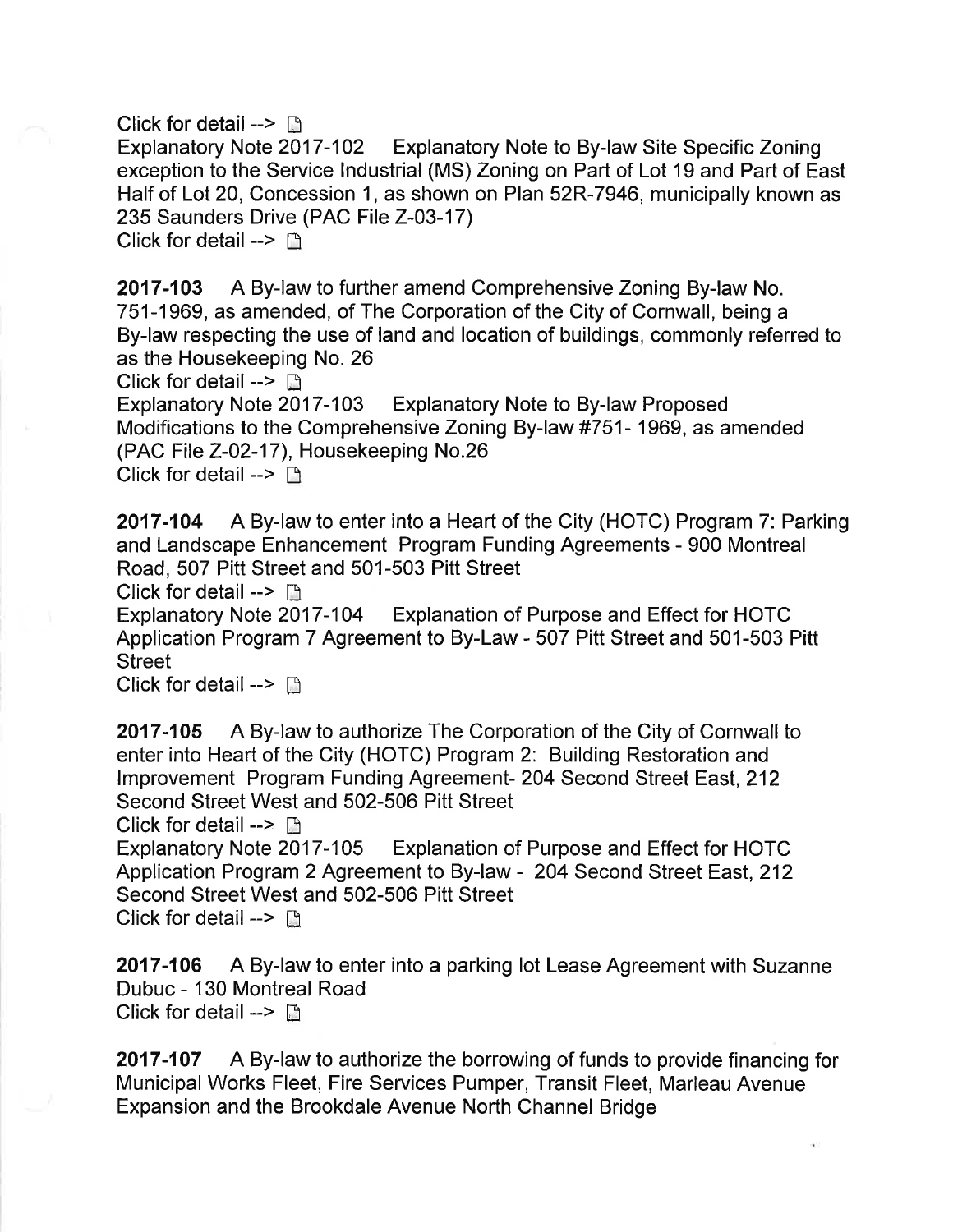Click for detail  $\rightarrow$  n

2017-108 A temporary By-Law to amend the Traffic and Parking By-Law #069-89 as amended, Part A

Click for detail --> **hetail 500m**<br>Explanatory Note 2017-108 Explanatory Note to By-law to temporarily waive the municipal parking fees in municipal parking lots for July 28, 2017 Click for detail  $\rightarrow$   $\rightarrow$ 

2017-109 A By-law to appoint Arezki Tahamt and Don Smith as Parking By-law Enforcement Officers for the purpose of enforcing the Traffic and Parking By-law (By-law 069-1989, The Traffic and Parking By-law as amended) at the VIA Rail Station located at 1650 Station Road

Click for detail -->  $\Box$ <br>Explanatory Note 2017-109 Explanatory Note to a By-law to appoint two individuals as Parking By-law Enforcement Officers for the purpose of enforcing the Traffic and Parking By-law (By-law 069-1989 Traffic and Parking By-law as Amended) at the VIA Rail Station located at 1650 Station Road Click for detail  $\rightarrow$  n

**2017-110** A By-law to authorize The Corporation of the City of Cornwall, as Service Delivery Agent for the Department of Social and Housing Services, to enter into an annual Service Contract with the Ministry of Community and Social Services for the delivery of the Ontario Works program for 2017 Click for detail -->  $\Box$ 

2017-111 A By-law to authorize The Corporation of the City of Cornwall, on behalf of the SDG Paramedic Services, to enter into a Community Paramedicine Programs with Arnprior Regional Health from April 1, 2017, to March 31, 2018 Click for detail -->  $\Box$ 

Moved By: Maurice Dupelle, Councillor Seconded By: Denis Carr, Councillor

Motion Carried

### REPORTS FROM STANDING / SPECIAL COMMITTEES OF COUNCIL

- 1. Councillor Elaine MacDonald, on behalf of the Canada's Sesquicentennial Committee, invited everyone to attend the Meet and Greet Community Picnic being held on Wednesday, July 19,2017, at 5:00 p.m. in Lamoureux Park.
- 2. Councillor David Murphy announced that Councillor Carilyne Hébert, Celebrity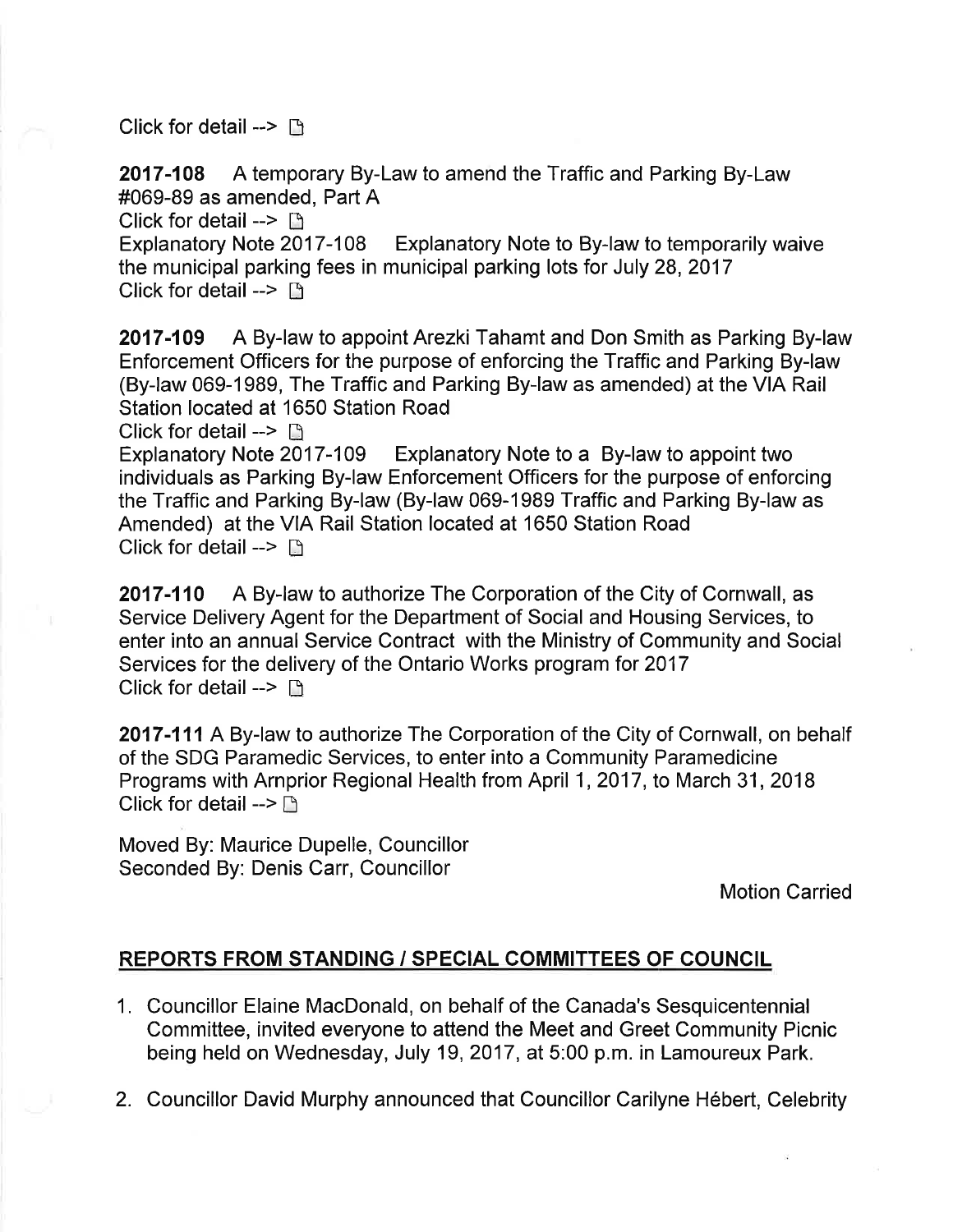Chef, would be participating in the upcoming Celebrity Chopped BBQ Fundraiser for Maison Baldwin House on September 9,2017, at the Cornwall Golf and Country Club at 5:30 p.m.

#### NOTICES OF MOTION

#### PENDING BUSINESS LISTING

The Pending Business Listing was presented and no discussion ensued.

1 Unfinished Business Listing for July 10,2017 Click for detail  $\rightarrow$  n Motion to receive the Unfinished Business Listed for July 10,2017

Moved By: Maurice Dupelle, Councillor Seconded By: Claude E. Mclntosh, Councillor

Motion Carried

#### CONFIRMING BY.LAW

Motion to endorse By-law 2017-112, being a By-law to confirm the proceedings of the Council of The Corporation of the City of Cornwall at its meeting held on Monday, July 10,2017.

2017-112 A By-law to adopt, ratify and confirm the proceedings of the Council of The Corporation of the City of Cornwall at its meetings held on Monday, July 10,2017 Click for detail -->  $\Box$ 

#### ADJOURNMENT

Motion to adjourn the Public Meeting of Council at 9:40 p.m.

The next regular public meeting of Council is to be held on Tuesday, August 22,2017.